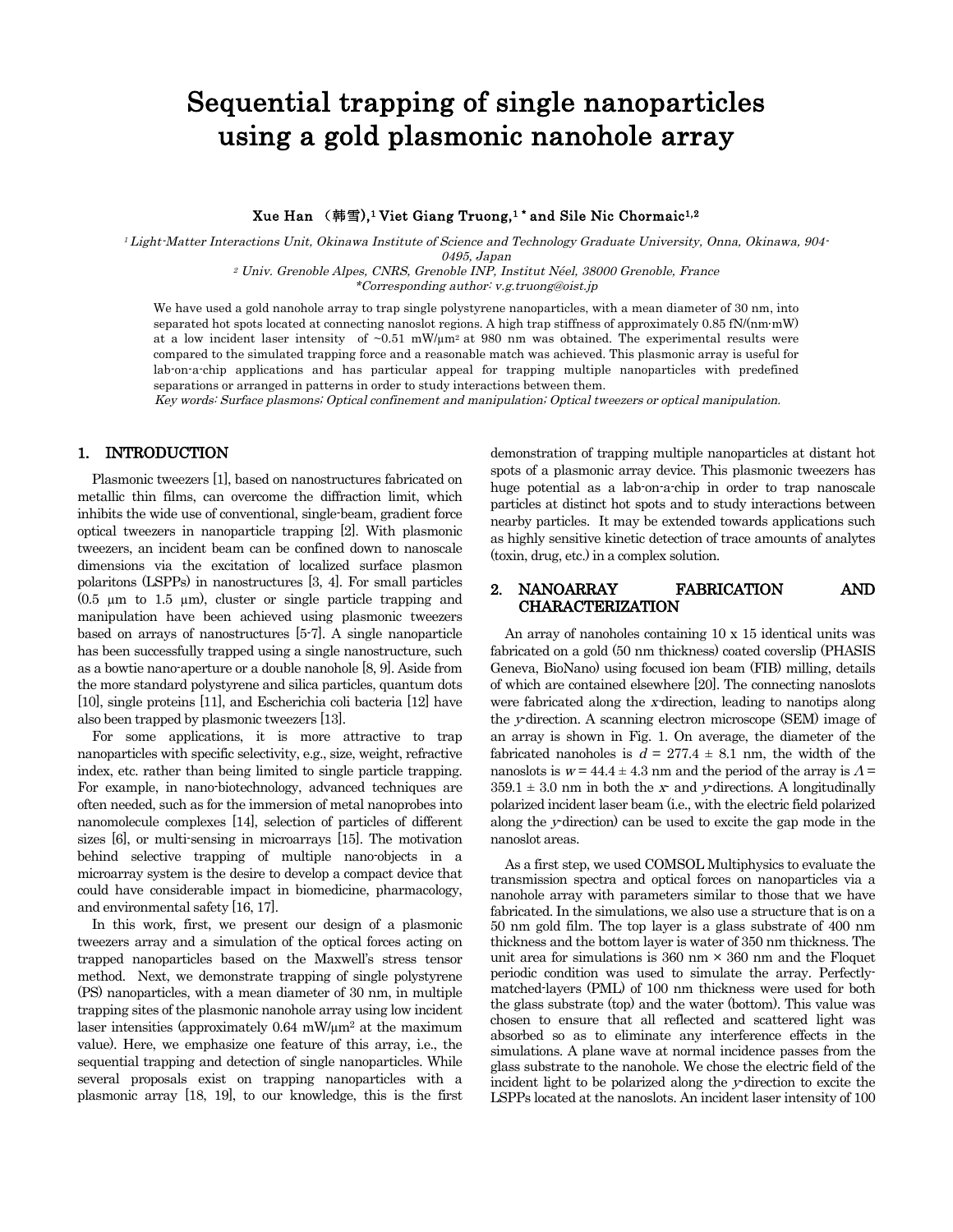mW/µm2 was used in all simulations and the nanohole pattern was cut into the glass substrate at a depth of 30 nm to provide a short distance over which the nanoparticle can move close to the gold/glass interface.



Fig. 1. SEM image of a fabricated nanohole array. The nanoslot is designed to connect the nanoholes, with diameter  $d$ , along the x-direction, and <sup>w</sup> is the width of the nanoslot, i.e., the separation between the nanotips.  $\Lambda$  is the period for both the  $x$ - and  $y$ -directions. The  $z$ -direction is pointing into the plane of the paper.

Extinction spectra were used as an indicator of the resonance peak position for the nanohole array. Figures 2(a) and (b) show the theoretical and experimental extinction curves extracted from the transmission spectra. A microspectrophotometer (MSP) was used to measure the transmission through the fabricated array surrounded by water. The experimentally measured extinction peak at  $\lambda = 1010$  nm differs from the theoretical one of  $\lambda = 980$  nm. This could be due to imperfections during the fabrication process that cause the edges of the features in the structure to be rounded, whereas they are treated as sharp in simulations [21]. The plots in Figs. 2(c) and (d) represent the simulated energy density at the strongest near-field confined area and the optical force acting on a 30 nm PS bead as a function of laser wavelength, respectively. As expected, the observed absorption peak at 960 nm in the energy density curve is close to the theoretical extinction peak at ~980 nm.



Fig. 2. (a) Simulated and (b) experimental extinction curves extracted from the transmission spectra. (c) Energy density from the highest near field confined area and (d) trapping force along the  $z$ -direction as a function of wavelength.

In Fig. 2 (d), the optical force,  $F_{z}$ , arising from 100 mW/ $\mu$ m<sup>2</sup> incident laser intensity, rapidly increases from 1.4 pN at 750 nm to 2.5 pN at 1125 nm and then decreases gradually. Based on the theoretical prediction and the extinction spectrum measurement, we subsequently chose incident light with a wavelength range between 940 nm to 980 nm to experimentally demonstrate trapping of 30 nm polystyrene nanoparticles, details of which are contained in Section 3. It is worth noting that, for the simulation of the force, the particle was localized at the equilibrium position.

We have also compared the simulated extinction spectra both with and without a 30 nm PS particle. When a particle is trapped in the nanoslot areas, the resonance extinction peak is red-shifted by ~3 nm (figure not shown), corresponding to an increase in incident light transmission of about 1% at the resonant 980 nm or 10% at the off-resonant 940 nm. The total time-independent electromagnetic force acting on the particle can be calculated from the integration of the Maxwell stress tensor over the surface of the particle [18], and is given by

$$
\boldsymbol{F} = \oint_s (\langle \boldsymbol{T}_M \rangle \boldsymbol{n}_s) \, dS, \tag{1}
$$

where  $n<sub>s</sub>$  is a normal vector pointing away from the surface S and  $\langle T_M \rangle$  is the time-independent Maxwell stress tensor. The trapping potential,  $U(r)$ , resulting from the optical forces determines the stability of the near field trap and can be obtained from

$$
U(r) = \int_{-\infty}^{r} F(r') \cdot dr'
$$
 (2)



Fig. 3. (a) Electric field distribution for the  $y = 0$  plane. (b) Trapping force and (c) the corresponding potential curve as a function of particle position along the z-direction for  $x=0$  nm and  $y=0$  nm.

In the following, we present simulation results for the optical force and the trapping potential at the resonant wavelength,  $\lambda =$ 980 nm. Figure 3(a) shows the electric field distribution on the xz plane when  $y = 0$  nm and the trapping force along the z-direction is presented in Fig. 3 (b). The <sup>x</sup> and <sup>y</sup> positions of the particle are defined by the stable trapping location, obtained from the potential plot in Fig. 4. Positive values of the force,  $F_{z}$ , refer to pulling gradient forces, which attract the particle toward the highest intensity of the local near field trap, whereas negative values are pushing forces. Figure 3(c) shows the potential, in units of  $K_B T$  calculated from the corresponding trapping force,  $F<sub>z</sub>$ , where  $K<sub>B</sub>$  is Boltzmann's constant and T is the temperature of the surrounding environment. In principle, a potential well depth of  $\sim 10$  K<sub>B</sub>T is sufficient to form a stable trap. It is apparent that the hot spot located at the nanoslot forms a stable configuration with a minimal potential depth at  $z = 18$  nm due to the repelling and pulling force modulations around the maximum intensity position of the local near field.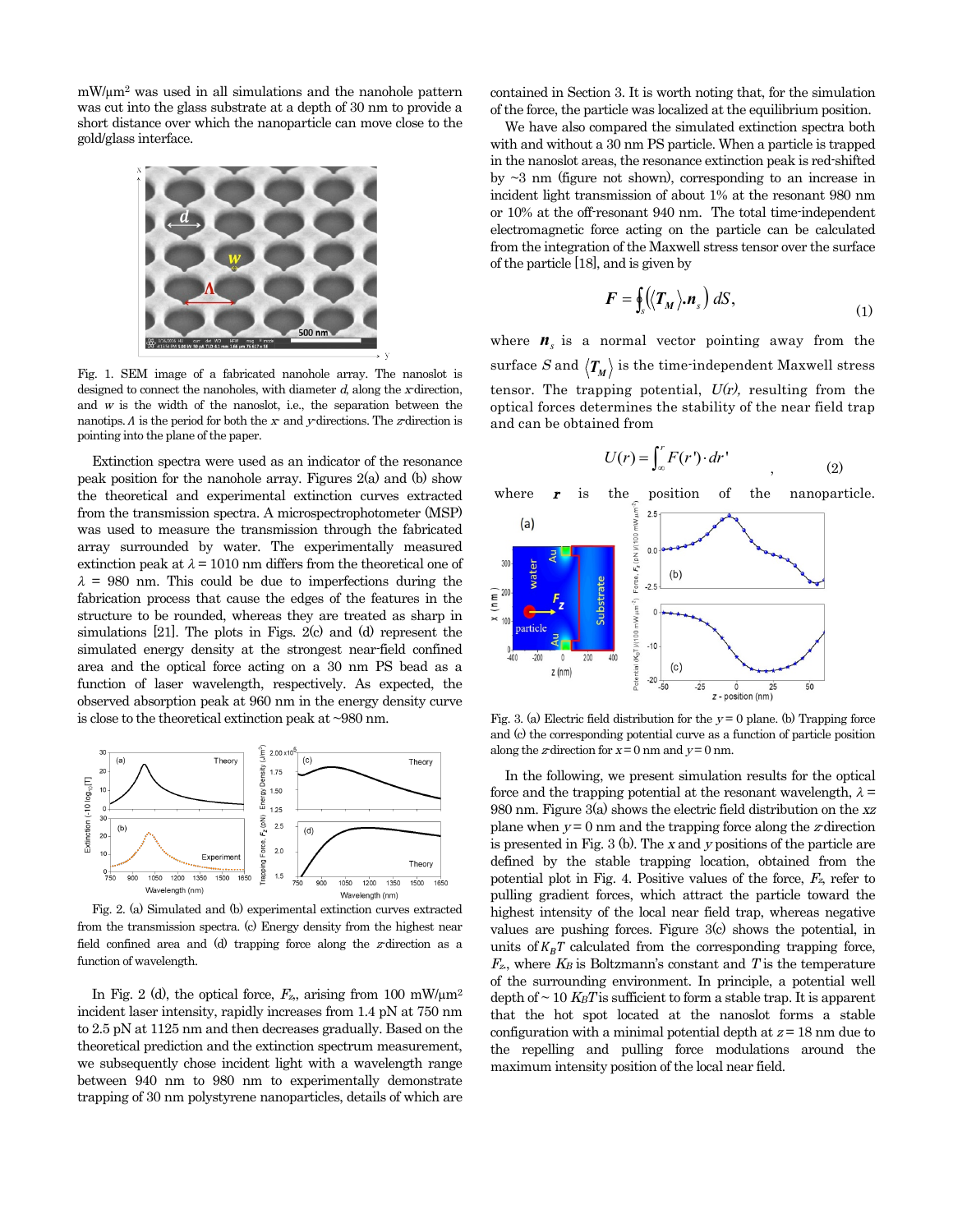

Fig. 4. Electric field distribution on the (a)  $z = 18$  nm and (b)  $x = 0$  nm planes. Potential plots for a 30 nm particle as a function of the position of the particle along (c) the x-direction and (d) the y-direction. The sweep directions are sown in (a) and (b) using white arrows for illustration purposes.

The electric field distributions on the xy plane at  $z = 18$  nm and the yz plane at  $x = 0$  nm are shown in Figs. 4(a) and (b), respectively. The potential of the trapped nanoparticle as a function of the <sup>x</sup>-direction is plotted in Fig. 4(c). From the simulated potential results in the  $x$  and  $z$ -directions, the equilibrium position is at  $x = 0$  nm and  $z = 18$  nm. To obtain the potential profile along the <sup>y</sup>-direction, the nanoparticle was placed 2 nm above the interface between the water and the gold film (i.e., at  $x = 0$  nm,  $z = -17$  nm), the result of which is shown in Fig. 4 (d). The full-width-half-maximum (FWHM) for the  $x$ - and, <sup>y</sup>-directions are 45 nm and 48 nm, respectively. For a particle at a position  $r(x, y, z)$ , by assessing the simulated forces and the FWHM values of the corresponding trapping potentials in Figs. 3 and 4, we calculated the trap stiffness,  $\mathbf{k}_{tot}$ , using the following standard formula  $\mathbf{F} = \mathbf{k}_{tot} \cdot \mathbf{r}$ , where  $k_{tot} = \{k_x, k_y, k_z\}$  represents the complex component of trap stiffness for the  $x, y$ - and  $z$ -directions. The results are shown in Table 1.

#### 3. EXPERIMENTAL RESULTS

For the nanoparticle trapping experiments, a modified Thorlabs optical tweezers kit (OTKB) with an oil immersion objective lens (100x, NA =1.33) was used. The plasmonic chip was packed in a sample cuvette containing PS particles with a mean diameter of 30 nm (Sigma Aldrich, L5155) [22] in DI (deionized) water with a 0.0625% mass concentration. Detergent Tween 20 with 0.1% volume concentration was used to prevent the formation of clusters. The sample cuvette was mounted and fixed on top of a piezo stage. A Ti: Sapphire laser, with wavelength tuned from 940 nm to 980 nm in 10 nm interval was used for trapping. The FWHM beam size was approximately 1 µm. The number of hot spots that could be excited on the plasmonic array was four, based on the size of the incident laser spot. A 60x objective was used as a condenser to collect the transmitted beam, which was detected by an avalanche photodiode (APD). A data acquisition board (DAQ) was used to record the transmission signal at a frequency of 10 kHz. When a single nanoparticle was trapped in one nanoslot, a clear step increase in transmission was observed. A trace of the raw transmission signal versus time is shown in Fig. 5. The trapping wavelength was 970 nm with 0.57 mW/µm2 incident power.



Fig. 5. Raw data trace of transmission signal against time. A zoomed in step increase around the time point of 147.7 second is shown in the inset, which represents a time interval of 0.003 sec.

When multiple particles were trapped by the array, discrete steps in the transmission signal were observed. At around 300 s after the trapping laser was switched on, the beam was blocked to release the trapped nanoparticles. The block was then removed quickly (during about 0.1 s) to demonstrate that nanoparticles were released without the trapping laser beam. The transmission level returned to its initial value when no nanoparticles were trapped. A second trapping experiment with the same trapping laser beam and power was performed by removing the block. A similar trapping performance was observed, with multiple step increases and a higher oscillation amplitude of the transmission signal. High repeatability in trapping was observed.

The transient time for each step in the signal transmission was used to determine the trap stiffness [9]. The motion of a particle as a function of time in an optical trap is described by

$$
\frac{dx(t)}{dt} = \frac{k_{\text{mea}}}{\gamma} x(t) + \left(\frac{2K_B T}{\gamma}\right)^{1/2} \zeta(t)
$$
\n(3)

where  $x(t)$  is the displacement of the particle from its equilibrium position,  $k_{mea}$  is the total trap stiffness from a measurement,  $\gamma$  is the Stokes drag coefficient, and  $\zeta(t)$  is white noise. The drag coefficient,  $\gamma$ , and the trapping transient time,  $\tau$ , are related to  $k_{mea}$  from

$$
\tau = \frac{\gamma}{k_{\text{mea}}} \tag{4}
$$

By fitting the transient time of a trapping step in transmission, the trap stiffness for a single particle can be calculated.

Table 1 shows the numerically calculated trap stiffnesses,  $k_x$ ,  $k_y$ ,  $k_z$ , and  $k_{tot}$ , where  $k_{tot} = \sqrt{k_x^2 + k_y^2 + k_z^2}$ , and the experimentally measured value of trap stiffness,  $k_{mea}$ . Theoretical calculations and experimental observations of the trap stiffness were normalized to an incident laser intensity of  $1 \text{ mW/}\mu\text{m}^2$ , as shown in Table 1. The experimental value given is the average over multiple runs, with the first four trapping events being included for each run. The error bar is the standard deviation.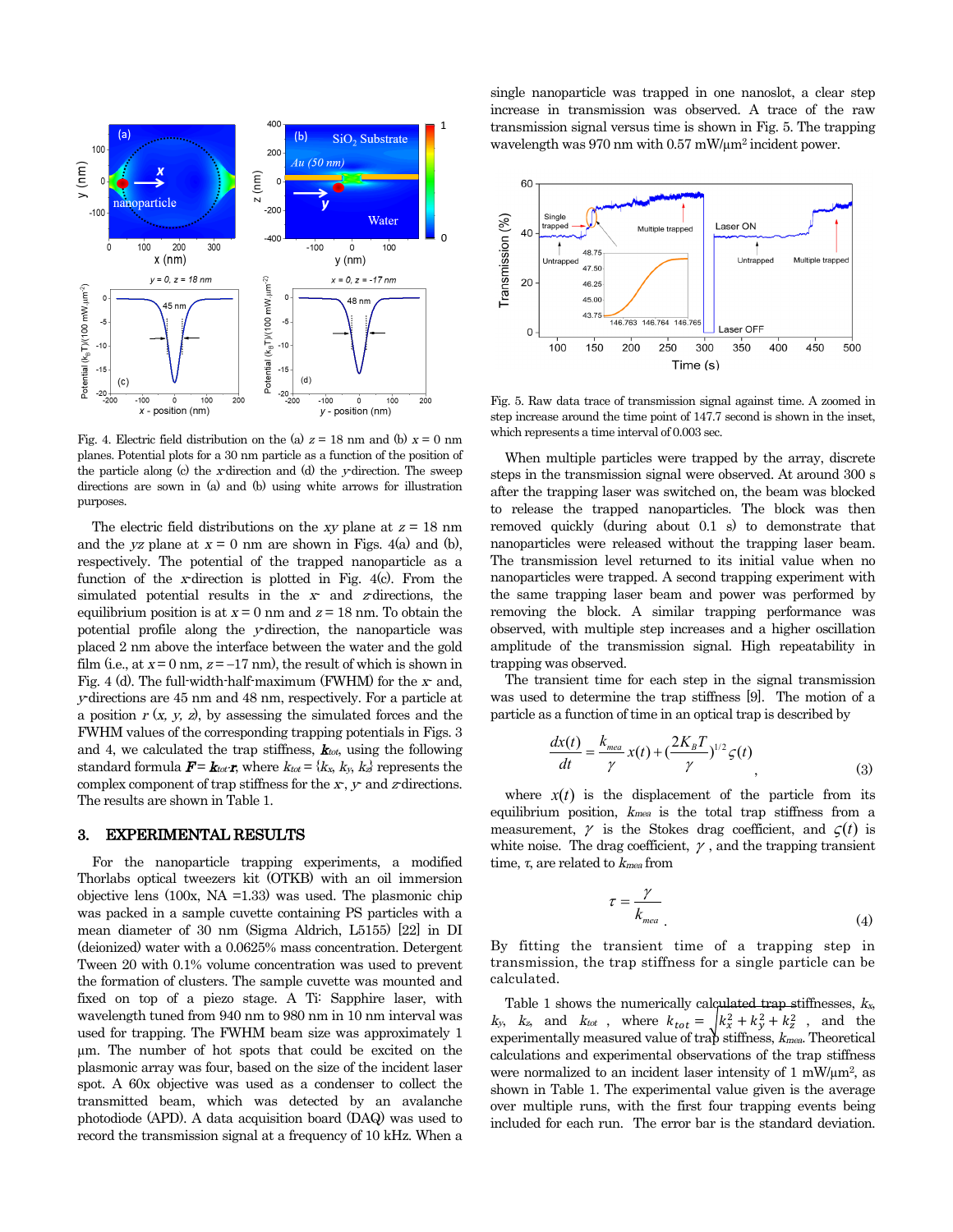The highest value of the trap stiffness, 0.844 fN/nm, was observed at 980 nm for 0.51 mW/µm2 incident intensity. Each trapping event yielded similar values since the distance between hot spots is large and we expect there to be no interactions between the trapped particles. The theoretical trap stiffness,  $k_{tot}$ , is in reasonable agreement with  $k_{mea}$  with a deviation of approximately 20%. Some of this deviation would be accounted for by the actual size of particles trapped in the experiments (varying from 20-40 nm) [22]. When compared to the initial transmission signal with no trapping, the measured step increase in transmission due to the trapping event was  $5.89\% \pm 3.55\%$  for 940 nm and 2.69% ± 1.53% for 980 nm. When compared to simulations, the trend in the experimental date is the same, i.e., the increase in transmission is larger at 940 nm.

Figure 6(a) shows both the experimental and numerical trap stiffnesses for multiple, sequential trapping events of a single  $\sim 30$ nm PS sphere at a fixed 0.57 mW/µm2 incident laser intensity for various incident laser wavelengths. The presented data were normalized to 1 mW/µm2 laser intensity. As expected, the theoretical trap stiffness increases when the trapping wavelength is closer to the resonant value around 980 nm. Experimentally, a similar trend was observed; lower stiffness values were obtained for wavelengths shorter than 970 nm and the match with the simulations was good for low intensity trapping at 980 nm. We attribute the large error bars for the trapping lasers at 970 nm and 980 nm to arise from heating effects since these two wavelengths are close to resonance. Figure  $6(b)$  shows  $k_{mea}$  versus laser intensity at 980 nm. We see that  $k_{mea}$  tends to decrease with an increase in laser intensity. The theoretical trap stiffness is also shown in Fig. 6(b). Note that this is constant as a function of the laser intensity since this parameter is included in the unit of the trap stiffness and we ignore other effects, such as the heating of the gold layer.



Fig. 6. (a) Trap stiffness for a single 30 nm PS sphere in a near field trap as a function of wavelength. The experiment was done for an incident laser intensity of 0.57 mW/µm2. The presented theoretical calculation and experimental observations were normalized to 1 mW/µm2 laser intensity. Stars: theory, solid circles: experiment. (b) Trap stiffness as a function of laser intensity for an incident trapping wavelength of 980 nm. Squares: theory, polygons: experiment.

| Table 1. Simulated and experimental trap stiffness. Theoretical stiffness calculations and experimental observations were |
|---------------------------------------------------------------------------------------------------------------------------|
| normalized to an incident laser intensity of 1 mW/um <sup>2</sup> .                                                       |

|                 |         |          |          | Theoretical            | Experimental                        |
|-----------------|---------|----------|----------|------------------------|-------------------------------------|
|                 |         |          |          | stiffness calculation. | stiffness                           |
|                 | $K_X$   | $K_V$    | $K_{Z}$  | $K_{tot}$              | measurement, <i>k<sub>mea</sub></i> |
| Wavelength (nm) | (fN/nm) | (fN/nm)  | (fN/nm)  | (fN/nm)                | (fN/nm)                             |
| 980             | 0.48    | ${0.26}$ | $0.50\,$ | 0.74                   | $0.84 \pm 0.25$                     |

### 4. DISCUSSION

The fabrication of high quality, plasmonic devices to trap nanoobjects (~10-40 nm) at extremely low trapping laser intensities less than  $1 \, \text{mW/m}^2$  is now a routine practice in several laboratories; a typical trap stiffness of  $\sim 0.1$  fN/(nm.mW) for a 10 nm dielectric sphere has been reported [23]. For a comparison between our work and other approaches, we have scaled our measured trap stiffness to that which we would expect to obtain for a PS particle with a diameter of 10 nm for an incident laser intensity of 1 mW/ $\mu$ m<sup>2</sup>, since the trap stiffness is proportional to the cubic power of the diameter of the nanoparticle. We also consider Faxén's correction to introduce a factored drag force that arises due to the walls of the nanoslot structure, as previously reported for nanoparticle trapping [24, 25]. We assumed that the roughness of the gold surface was 5 nm and that the Faxén's correction could cause the trap stiffness to increase by a factor of  $\sim$ 3.7. We thus obtain a scaled trap stiffness of  $\sim$  0.12 fN/nm for 10 nm particles. This is comparable to this stiffness of 0.1 fN/nm reported elsewhere [9] and to the numerically predicted stiffness for coaxial aperture trapping of 10 nm polystyrene particles of 0.36 fN/nm [18].

To compare our values of trap stiffness to those for conventional optical tweezers, we used the same scaling method without including Faxén's correction. Our array structure has a total trap stiffness of  $\sim 0.84$  fN/nm for a 30 nm dielectric particle; this is about 3 times larger than the total trap stiffness of  $\sim 0.28$ fN/nm obtained for a 220 nm particle [26], which is about 7 times larger than the particles we used. Since the stiffness scales as the cubic root of the particle size, our plasmonic tweezers is, therefore, about 1,000 times more efficient for nanoparticle trapping than conventional tweezers. We can use much lower laser intensities to achieve trapping as a result.

As we observed in Fig. 6, there is a discrepancy between the numerical and experimental results obtained for the trap stiffness. Firstly, this could be due to the thermal effect when the trapping wavelength approaches the resonance wavelength and the absorption coefficient is approximately 7.9x105/cmat 980 nm [27]. The heating effect arising from gold absorption of the light is more severe and can increase the Brownian motion of the trapped particle; this reduces the measured trap stiffness of the plasmonic tweezers. We also obtained large error bars for 970 nm and 980 nm trapping wavelengths and this may also be due to thermal effects. It is worth mentioning that, in nonlinear optics [28], for intense laser irradiation (e.g. laser pulse duration of 120 fs, incident power of 15 mW and a focused laser beam spot size of 4.5 µm) incident on an aperture, only a 0.1 K increase in temperature has been reported, compared to an 800 K increase for metal nanoparticles [29]. Even though the generation of heat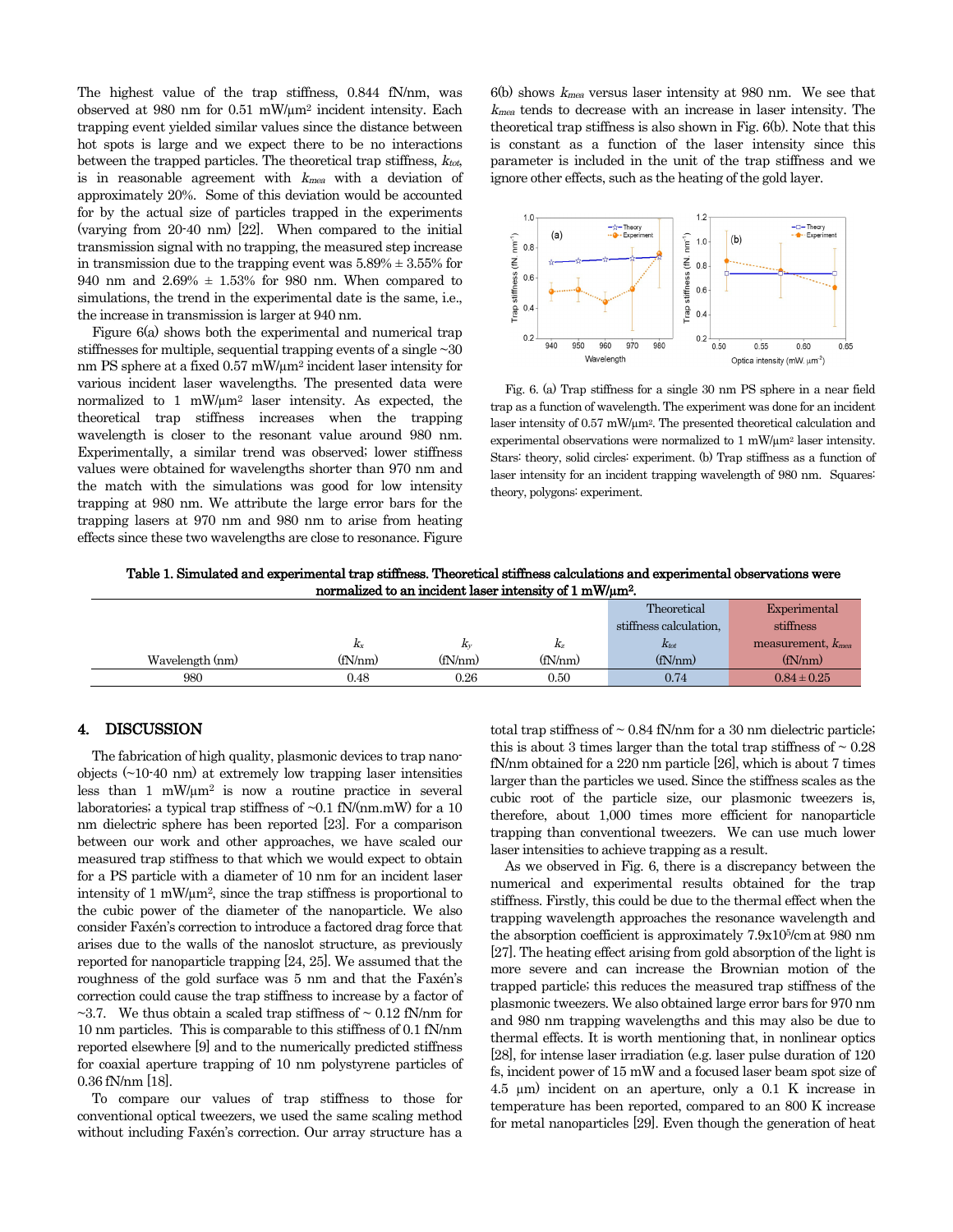due to the gold film in nano-apertures is small when compared to other LSPP configurations, heating cannot be eliminated at resonant trapping frequencies. Secondly, the increase in trap stiffness in Fig. 6(b) with decreasing laser intensity is very similar to the self-induced back action (SIBA) effect. In a resonant SIBA regime, the back-action effect becomes stronger at lower incident trapping powers [29, 30]. Apart from these effects, a number of other parameters should be addressed for a complete understanding of the experiment such as optical torque, interactions between trapped particles, surface roughness, etc.

We observed that for shorter trapping wavelengths, a longer time was needed for the first trapping event (160 s at 940 nm versus 60 s at 980 nm). This indicates that the volume concentration of the nanoparticles in DI water was low. Due to the effect of Tween 20, which prevents the formation of clusters, the nanoparticles were trapped one-by-one. In [31], the authors demonstrated trapping of a single bovine serum albumin (BSA) protein by a double nanohole structure, but were unable to observe two BSA proteins trapped at the same site; they concluded that this was due to the physical boundary of the nanostructure. The trapping area of our nanoslot (approximately 44 nm wide in a 50 nm thick gold film) is close to the size of the PS polystyrene particles used (20-40 nm) [22], and, based on previously mentioned reasons, we conclude that we have trapped single nanoparticles at each trapping site via the plasmonic nanohole array. For trapping wavelengths of 970 nm and 980 nm, at least four trapping steps were observed and we attribute this to thermophoresis. Due to heating arising from light absorption by the gold, nanoparticles were brought closer to the hot spots because of the fluid flow. As this is not the focus of the current work, data are not presented.

#### 5. CONCLUSION

We have experimentally demonstrated trapping of single PS nanoparticles using a plasmonic nanohole array. Numerical and experimental values obtained for the trap stiffness were compared and a reasonable agreement was observed. Note that discrepancies could arise from the 20-40 nm actual size distribution of the particles used in the experiments [22], whereas we assumed a mean diameter of 30 nm particles in all calculations and simulations. The advantage of this plasmonic array over other devices is the possibility it offers to trap nanoparticles with defined separations or in specific patterns. A more precise design of the plasmonic array could be implemented in order to study interactions between trapped particles by adjusting the spacing between hot spots and this will be the focus of future work.

## 6. AKNOWLEDGMENTS

#### Funding

This work was supported by funding from the Okinawa Institute of Science and Technology Graduate University.

#### Acknowledgments

The authors would like to thank P. S. Thomas, S. P. Mekhail, M. Sergides, I. Gusachenko and M. Ozer for invaluable technical assistance.

#### References

1. M. L. Juan, M. Righini, and R. Quidant, "Plasmon nano-optical tweezers," Nature Photonics 5, 349-356 (2011).

2. A. Ashkin, J. M. Dziedzic, J. E. Bjorkholm, and S. Chu, "Observation of a single-beam gradient force optical trap for dielectric particles," Optics Letters 11, 288 (1986).

3. K. Y. Chen, A. T. Lee, C. C. Hung, J. S. Huang, and Y. T. Yang, "Transport and trapping in two-dimensional nanoscale plasmonic optical lattice," Nano Letters 13, 4118-4122 (2013).

4. A. N. Grigorenko, N. W. Roberts, M. R. Dickinson, and Y. Zhang, "Nanometric optical tweezers based on nanostructured substrates," Nature Photonics 2, 365-370 (2008).

5. Y. Tanaka and K. Sasaki, "Efficient optical trapping using small arrays of plasmonic nanoblock pairs," Applied Physics Letters 100, 021102 (2012).

6. B. J. Roxworthy, K. D. Ko, A. Kumar, K. H. Fung, E. K. Chow, G. L. Liu, N. X. Fang, and K. C. Toussaint, Jr., "Application of plasmonic bowtie nanoantenna arrays for optical trapping, stacking, and sorting," Nano Letters 12, 796-801 (2012).

7. M. Daly, M. Sergides, and S. Nic Chormaic, "Optical trapping and manipulation of micrometer and submicrometer particles," Laser & Photonics Reviews 9, 309-329 (2015).

8. J. Berthelot, S. S. Acimovic, M. L. Juan, M. P. Kreuzer, J. Renger, and R. Quidant, "Three-dimensional manipulation with scanning near-field optical nanotweezers," Nature nanotechnology 9, 295-299 (2014).

9. A. Kotnala and R. Gordon, "Quantification of highefficiency trapping of nanoparticles in a double nanohole optical tweezer," Nano Letters 14, 853-856 (2014).

10. Y. Tsuboi, T. Shoji, N. Kitamura, M. Takase, K. Murakoshi, Y. Mizumoto, and H. Ishihara, "Optical Trapping of Quantum Dots Based on Gap-Mode-Excitation of Localized Surface Plasmon," The Journal of Physical Chemistry Letters 1, 2327-2333 (2010).

11. Y. Pang and R. Gordon, "Optical trapping of a single protein," Nano Letters 12, 402-406 (2012).

12. M. Righini, P. Ghenuche, S. Cherukulappurath, V. Myroshnychenko, F. J. Garcia de Abajo, and R. Quidant, "Nanooptical trapping of Rayleigh particles and Escherichia coli bacteria with resonant optical antennas," Nano Letters 9, 3387- 3391 (2009).

13. O. M. Marago, P. H. Jones, P. G. Gucciardi, G. Volpe, and A. C. Ferrari, "Optical trapping and manipulation of nanostructures," Nature Nanotechnology 8, 807-819 (2013).

14. M. B. Wabuyele and T. Vo-Dinh, "Detection of human immunodeficiency virus type 1 DNA sequence using plasmonics nanoprobes," Analytical Chemistry 77, 7810-7815 (2005).

15. M. Schena, D. Shalon, R. W. Davis, and P. O. Brown, "Quantitative monitoring of gene expression patterns with a complementary DNA microarray," Science 270, 467-470 (1995).

16. M. A. Cooper, "Optical biosensors in drug discovery," Nature Reviews Drug Discovery 1, 515-528 (2002).

17. P. N. Prasad, INTRODUCTION TO BIOPHOTONICS (John Wiley & Sons, 2003).

18. A. A. Saleh and J. A. Dionne, "Toward efficient optical trapping of sub-10-nm particles with coaxial plasmonic apertures," Nano Letters 12, 5581-5586 (2012).

19. K. Wang and K. B. Crozier, "Plasmonic Trapping with a Gold Nanopillar," ChemPhysChem 13, 2639-2648 (2012).

20. M. Sergides, V. G. Truong, and S. Nic Chormaic, "Highly tunable plasmonic nanoring arrays for nanoparticle manipulation and detection," Nanotechnology 27, 365301 (2016).